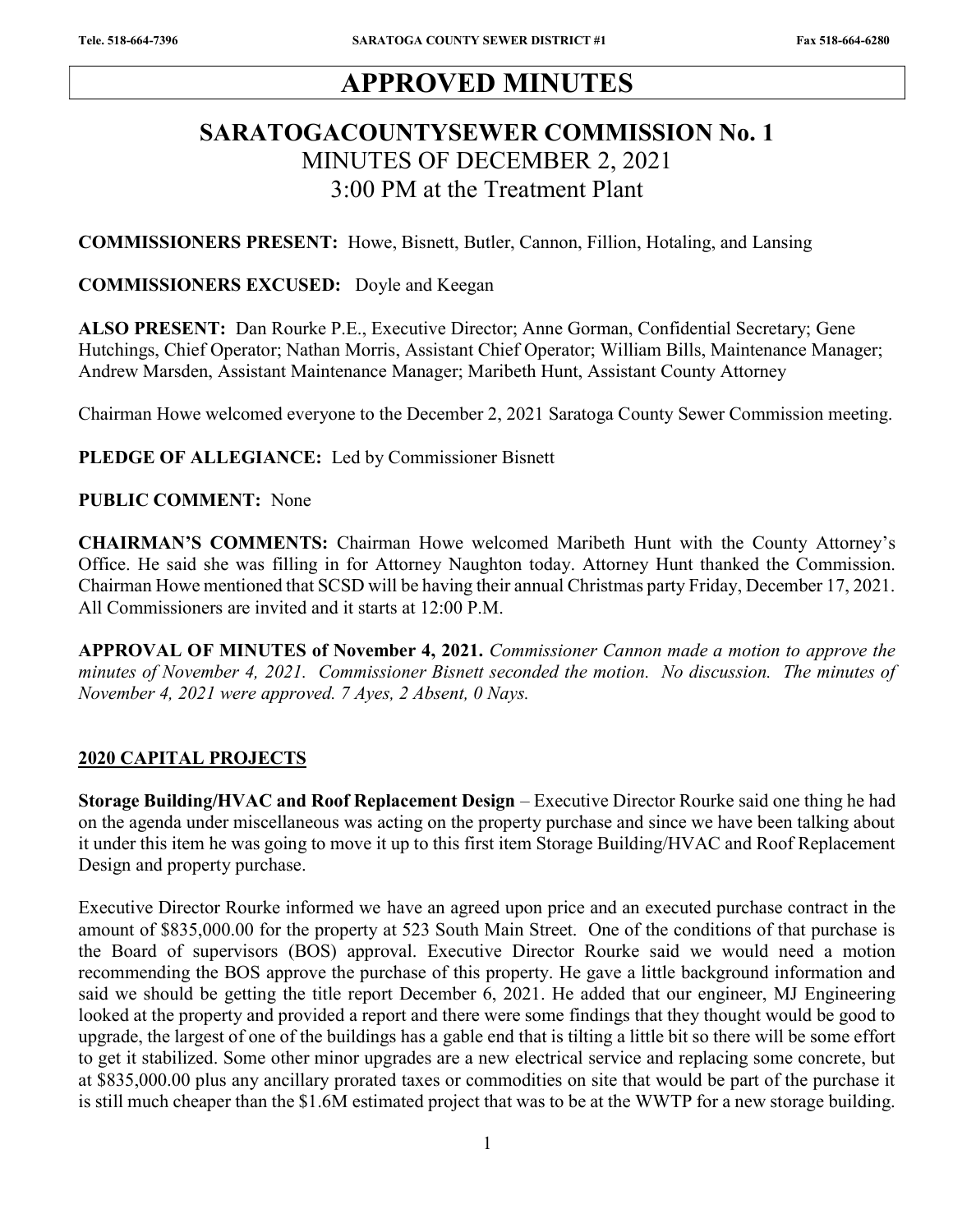Executive Director Rourke said we've done our due diligence internally. Staff went over there and looked at a few things, and we brought our in-house electrician over as well as an in-house person who does framing work to see what can and can't be done. They thought everything looked pretty good and also thought it was potentially a really good opportunity for us to gain some more space. One thing stated in the engineer report as well was day one (1) we can utilize 80% to 90% of the space for cold storage, which was really the ultimate goal of even the new building. So, what we were looking for and what we wanted to do seems like that can happen. Chairman Howe entertained a motion for discussion.

Commissioner Hotaling made a motion to forward a recommendation to the Board of Supervisors to authorize the chairman to execute a purchase agreement with Cap Rents, LLC in the amount of \$835,000.00 plus any required closing costs. Commissioner Bisnett seconded the motion. Discussion involved renovation costs, security, a five (5) year plan for usage, due diligence, bonding, budgeting for upgrades as well as utilizing space and an immediate cost savings for housing engineers and inspectors as opposed to paying for onsite job trailers. Motion passed: 7 Ayes, 2 Absent, 0 Nays.

Chairman Howe reminded the Commission this recommendation of purchase is coming after much due diligence and research from SCSD staff and it fits their needs. He thanked Executive Director Rourke and his staff and said he really appreciated all their extra work, efforts and expertise as something like this doesn't happen every day.

Interceptor Relining Phase VIIB – Executive Director Rourke said he had some good news to report. We received approval from the Office of State Comptroller and the engineer is working on finalizing the 100% plans. Next step will be bringing a bond resolution forward in early 2022. Once we get 100% plans and pass a bond resolution we would then be looking to go to bid. Executive Director Rourke said as a reminder, the budget for this project is \$29,800,000.00 to slip line and rehabilitate 14 miles of our interceptor sewer that goes from Saratoga Springs to Mechanicville to the plant. In parallel we will meet with municipalities again early in 2022 to give them a refresher on the project. Executive Director Rourke said he will also keep the Commission abreast of when that happens in case they would like to be a part of those meetings.

Chairman Howe inquired when we would break ground and what the duration would be. Executive Director Rourke said most likely the end of the summer 2022 and duration will depend on schedules, crews, weather and permits. Commissioner Hotaling asked if slip lining would be hindered by the cold weather. Executive Director Rourke said typically winter time is okay, it is more access that becomes the biggest issue when things get wet come spring time.

Riverside (Stillwater) I&I Reduction Design – Executive Director Rourke said this item is going to be a motion to award. He informed we went out to bid for this work to slip line the pipes in Stillwater which are some of our oldest pipes in the collection system that feed our Riverside #1 Pump Station. The bids received ranged from \$659,000.00 to \$1,069,000.00. Executive Director Rourke recommended awarding to the project to Precision Technologies, Inc., a reputable Cured in Place Piping (CIPP) Company that uses UV technology as opposed to steam cured technology we have used in the past. He added we had \$1.3M budgeted for this project and this is well under budget. Chairman Howe entertained the motion.

Commissioner Bisnett made a motion to forward a recommendation to the Board of Supervisors to authorize the chairman to execute an agreement with Precision Technologies, Inc. in the amount of \$659,000.00 to perform slip lining pipes in Stillwater that feed our Riverside #1 Pump Station. Commissioner Lansing seconded the motion. No discussion. Motion passed: 7 Ayes, 2 Absent, 0 Nays.

Saratoga Springs Pump Station and F.M. Evaluation and Design – Executive Director Rourke reported there is one final piece of information we are waiting on to finalize the report. We are going to excavate around our pump station in Saratoga Springs to understand a potential pipe transition that we are not exactly sure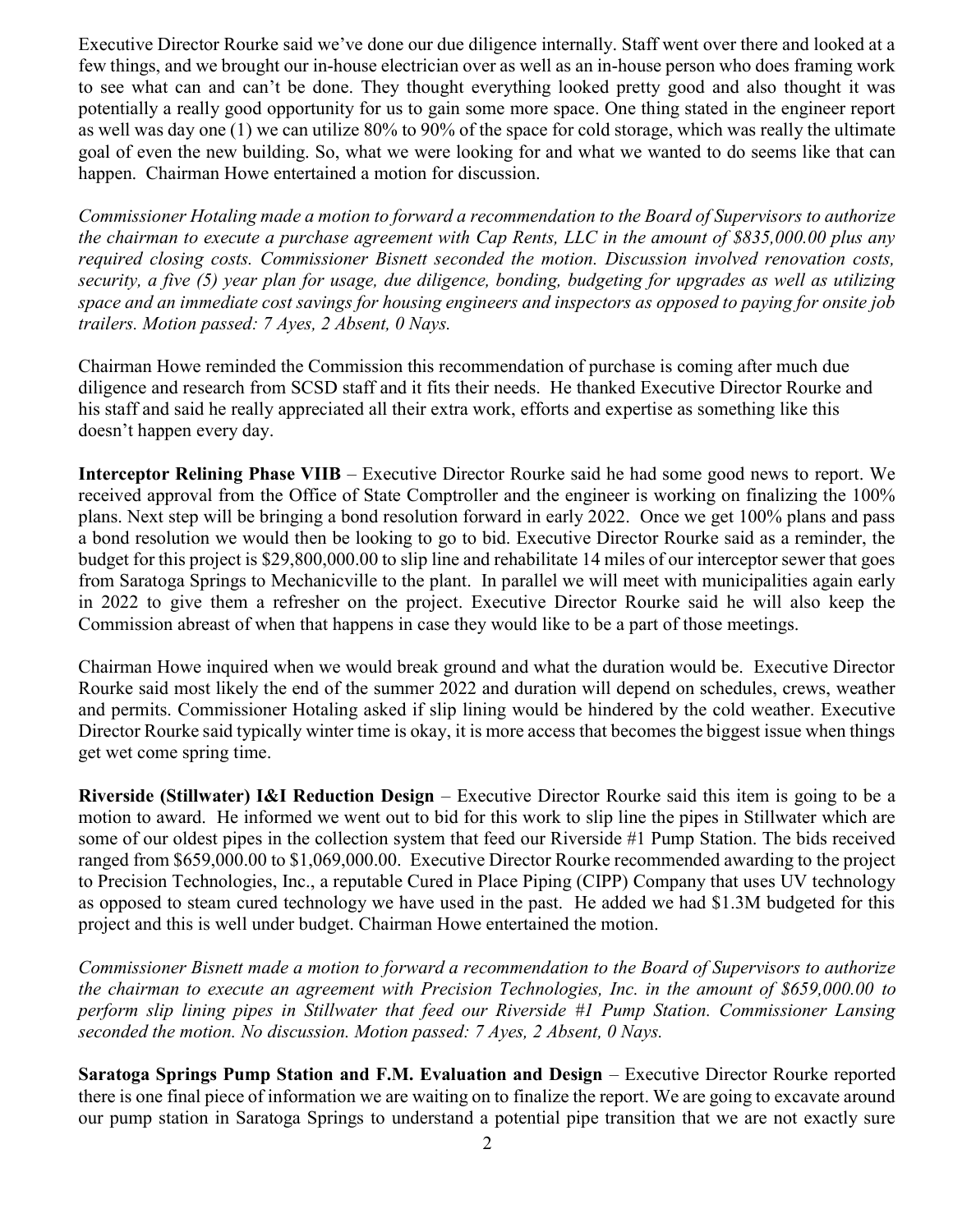where it is, so we are going to try to find it. He said once we do that we will be able to finalize the report and continue our 30% design plans and keep moving forward with the project.

Commissioner Cannon inquired how we do not know where the transition is located. Executive Director Rourke said the as-builts call for it but as-builts aren't necessarily 100% reliable, so we just want to make sure exactly where that transition is and potentially if we can excavate enough we'll bring back one of the subcontractors, Non Destructive Testing, Inc. (NDT). They will come out and measure the pipe thickness at the pump station. We think it would be okay because that pipe is completely full of water and it is the lowest point near the pump station so we shouldn't have any deterioration but we just want to make sure. Commissioner Cannon asked when we locate the transition will we update our as-builts and know the exact location and have a copy of those drawings. Executive Director Rourke said yes, we will go out with our GPS equipment and GPS where they dig, then put notes with exact location and findings into our ArcMap system.

## 2021 CAPITAL PROJECTS

Secondary Clarifier Gate and MCC Replacement – Executive Director Rourke reported we are still progressing from 60% design plans to 90% design plans.

CMMS & Asset Management Implementation – Executive Director Rourke reported we just completed the GIS mapping portion of this and are looking to schedule some in person training in January of 2022. He said we were hoping end of the year but last meeting he said it would probably be January or February and it looks like we will be able to do that to get this to go live. Executive Director Rourke said it is pretty cool stuff and at some point when we are comfortable with it, he will bring it in and put it up on the screen and show the Commission how it works.

Technical Determination of Local Limits – Executive Director Rourke reported this has been submitted to EPA. We met all of our deadlines and we are now just awaiting comments from them on what our proposed limits will be. The next step for this will be to update our Sewer Use Ordinance (SUO) which is local law and will require a public hearing. He said he doesn't expect that to happen until early 2022.

Boiler Supply and Return Piping Replacement – Executive Director Rourke reported we have begun to receive the pipe itself which we purchased outside of the contract and that is good news. The contractor has been on site doing some planning to understand their approach. Hopefully will have a pre-con meeting scheduled in the next week or two to get the work started before the end of the year. In the meantime, we will do what we had to do last year to heat our outbuildings if it gets cold enough. Last year we used a heater that we own as well as a heater that we rented to get us through the winter. Executive Director Rourke said we can do that for a month if necessary to get us through the winter but he is hoping this is a quick project to complete.

Building 2 Roof Replacement – Executive Director Rourke gave a quick update. He said we are still awaiting information from the contractor to get the contract finalized and executed.

## 2022 CAPITAL PROJECTS

Biosolids Handling Facility – Executive Director Rourke reported we don't have a finalized contract yet. We are still working with the County Attorney's office on getting that finalized but the engineer has begun setting up meetings with the third party vendors we were looking at and potentially partnering with on a biosolids management solution. Those meetings are starting to get set up and our engineer will be looking for is our inputs to the energy model such as costs and BTU's from the third party vendors and how it would look for us to see if it makes sense for us to go down that road or build our own facility.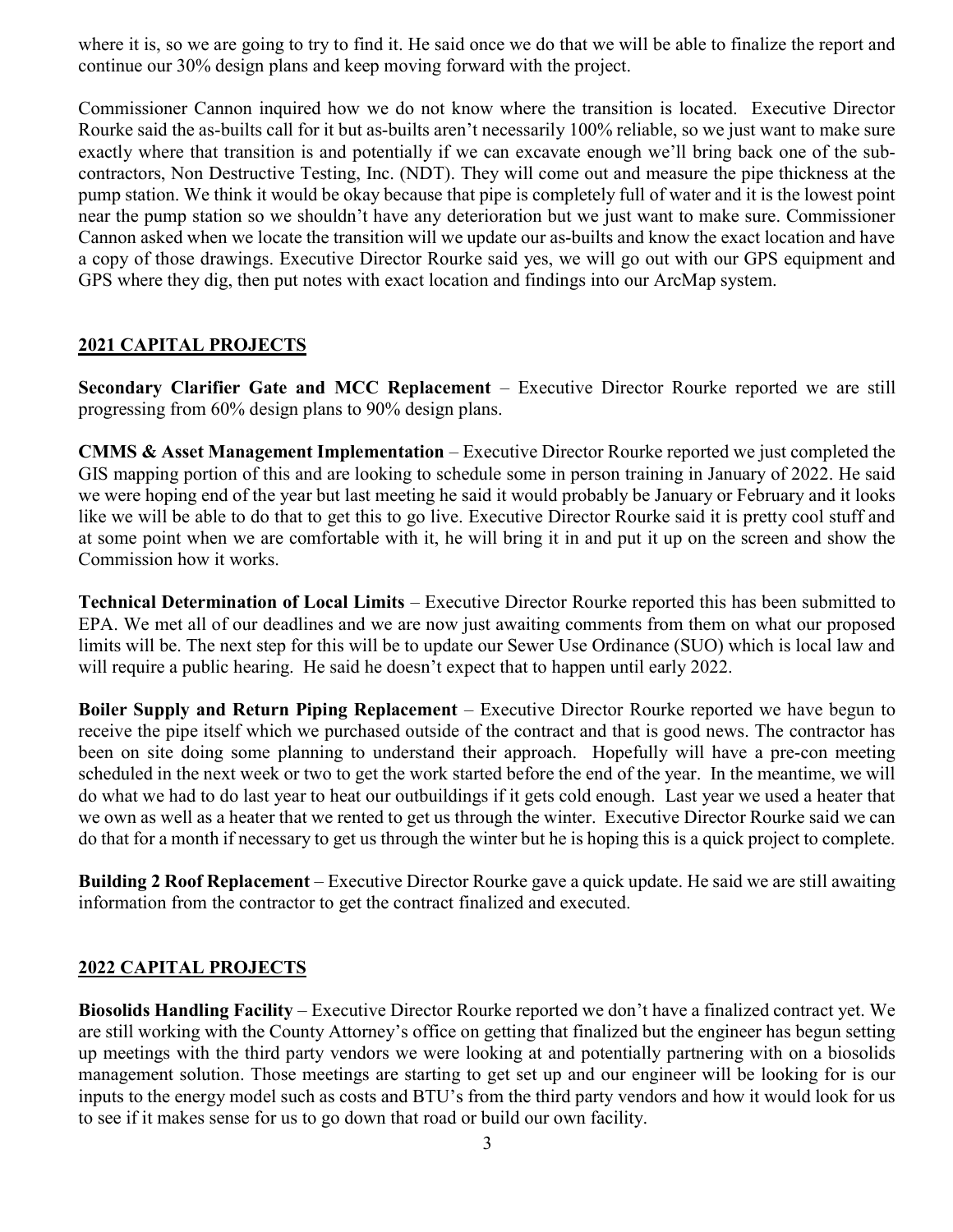Ammonia Related WWTP Upgrades – Executive Director Rourke informed our SPDES permit has gone out for public comment and it is tied to the project a little bit. We update our SPDES permit every year and it is the permit we have to meet for discharge to the Hudson River and it is out for Public Comment as of December 8, 2021. Any public comments that come back, typically the EPA will comment or other organizations will comment if they have an issue with it. The comment period ends early in January 2022. He said the reason he brings that up is we're not going to receive comments back from NYSDEC on our plan set for this project until that permit it issued. That will depend on what comments are received during public comment and how fast NYSDEC can turn around a finalized permit. Executive Director Rourke said we will have to wait and see where we stand in January with that but, we are supposed to be under construction by April 2022. Executive Director Rourke added he has been in close contact with Monica Moss from NYSDEC about that timing and also working with them to understand what an extension might look like or if enforcement discretion would be used. Executive Director Rourke said we will have more information beginning of the year and moving into February.

Commissioner Bisnett inquired how the public comment was done on that, he said being it is out, he didn't understand what that meant. Is it on the internet? Executive Director Rourke said NYSDEC actually issues the public comment and provides us with a notice to publish in the Saratogian. That Notice will be published on December 8, 2021 in the Saratogian and it is also published on the Environmental Notice Bulletin portal that NYSDEC has on their website.

Aeration Tank Improvements – Executive Director Rourke said this was something that was added to the agenda last month. This has to do with some of our structural deficiencies in the tank. We have a call scheduled for Monday, December 6, 2021 to go over options we are weighing internally and we should have some more information next month.

Contract #22 and the D&R Pump Station Upgrades – Executive Director Rourke informed this is a motion to award to an engineer. A list of the engineers that proposed was included in the agenda packet. We received 8 proposals with prices ranging from \$98,182.00 to \$288,782.00. After looking at all the proposals we tried to find the best value while also looking at what has happened in the past with certain instances and engineers. After reviewing and determining what made the most sense, we found that Delaware Engineering had the best proposal at \$127,720.00. Executive Director Rourke said obviously we know they were part of a litigation that we had and has since settled, but we seem to think they have the best proposal for the best value and so his recommendation would be to award to Delaware Engineering. Chairman Howe entertained the motion.

Commissioner Fillion made a motion to forward a recommendation to the Board of Supervisors to authorize the chairman to execute an agreement with Delaware Engineering in the amount of \$127,720.00 to provide engineering services for the Saratoga Sewer Districts Contract #22 and D&R Pump Station Upgrades. Commissioner Lansing seconded the motion. Discussion involved conversations had with County Administration regarding the settlement, how the engineer stood behind their design and tried to resolve the issue well after the contract was satisfied, opinions of engineering firms, making the best and affordable decision and Chairman Howe's support of Executive Rourke's recommendation. Motion passed: 7 Ayes, 2 Absent, 0 Nays.

## MISCELLANEOUS

523 South Main Street – Motion was moved to top of agenda item Storage Building/HVAC and Roof Replacement Design.